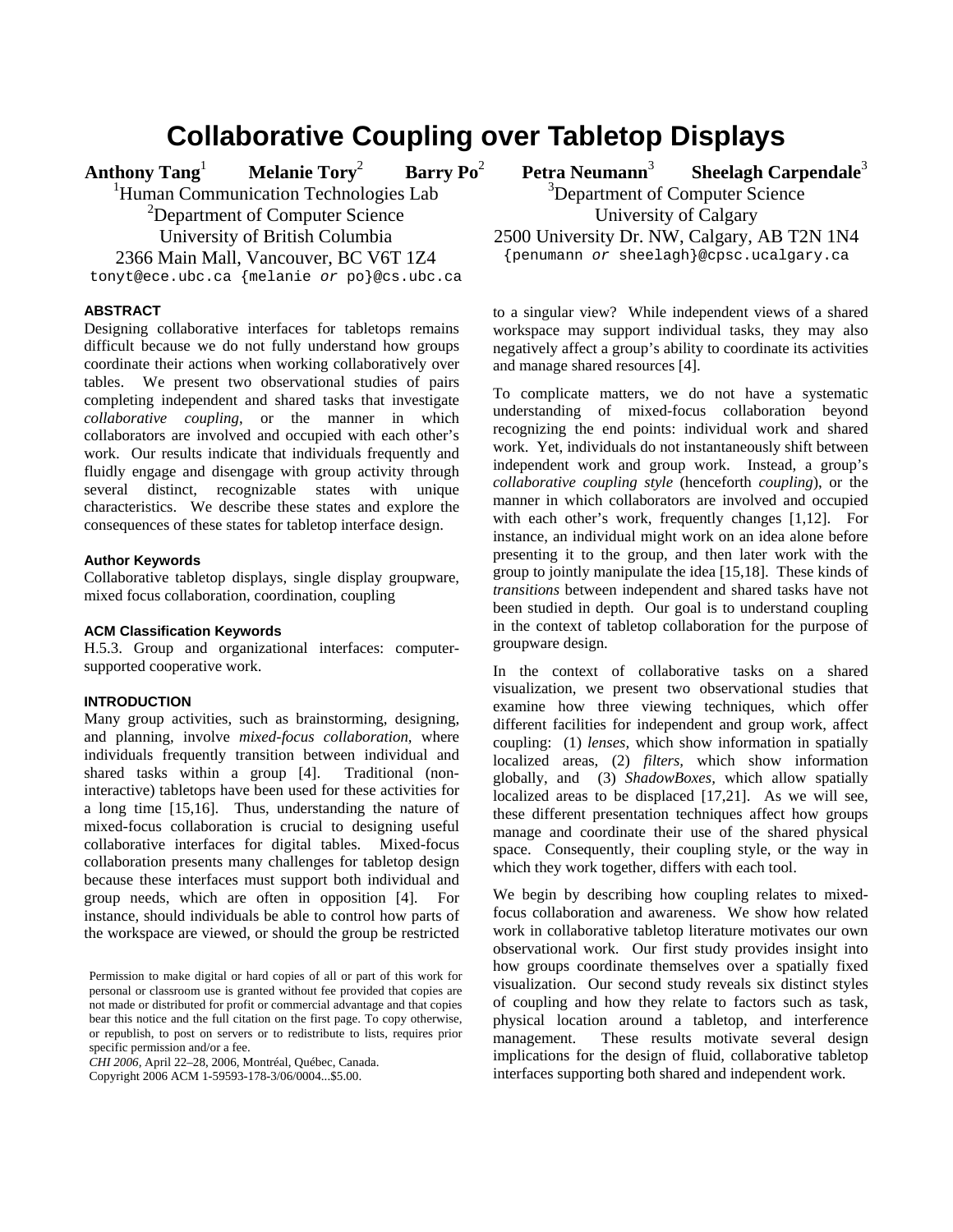### **COLLABORATIVE COUPLING**

Mixed-focus collaboration is used to describe certain tasks: those that require switching between independent and shared activity [4]. Considerable evidence suggests that in both collocated and distributed shared workspaces, group activities cannot be neatly dichotomized into "independent" and "shared" activity. Researchers [1,4,8,16,20] have typically described tasks and group work as being "tightly" or "loosely" coupled (e.g. [3,4,12]). Very generally, coupling refers to the dependency of participants on one another—when participants cannot do much work before having to interact, the work is tightly coupled; conversely, when participants can work independently for long periods of time, the work is loosely coupled [12].

We use collaborative coupling to refer specifically to *the manner in which collaborators are involved and occupied with each other's work*. This focus implicates the extent to which collaborators' activities are linked to one another, and varies dynamically through the course of work from being very tight (e.g. one individual follows another's drawing activity by tracing simultaneously), to very loose (e.g. individuals independently drawing on a work surface) [3]. Coupling is related to workspace awareness [3,9], but in co-located scenarios (such as over a tabletop) where no awareness information is hidden, coupling is primarily a reflection of collaborators' need or desire to work closely or independently of one another, and in part depends on task semantics.

Collaborative coupling is a way of describing group activity. As we will see, coupling is related to a wide variety of work practices on tabletops, such as physical arrangement, tool use, and fluidity of work. When a pair's activity is highly coupled, their actions appear coordinated and fluid, likely because the goals and intentions of each individual are known to the other, thereby reducing interference. This implicit, unspoken coordination of activity is most evident when observing a loosely coupled group (e.g. individuals working independently, or at momentarily cross purposes), where groups must rely on social or explicit protocols to negotiate conflicting needs. This concept of coupling is used to describe the results of our observational studies of mixed-focus collaboration.

## **BACKGROUND**

Because traditional tabletops are a ubiquitous and flexible setting for collaborative work [11], studying their use has been of interest to researchers in both the real-time groupware (e.g. [4]) and tabletop design communities (e.g. [7,16]). Early observational studies of group work over traditional tabletops (e.g. [18]) frame our existing understanding of mixed-focus collaboration. For example, Tang's studies [18] of group activities on traditional tables provided key insights into work practices on tabletops, including the role of gestures, the mediation of work through space, the fluidity of work activity, and the role of tabletop orientation in structuring activities. Current efforts have continued to understand tabletop work practices with

the aim of supporting the fluid activity found on traditional tabletops [10,14,15].

*Coordination* has been studied at a conceptual level to understand how cooperative, interdependent activities can be individually conducted [13]. We use coordination to refer to *workspace coordination*: the management of access to and transfer of shared resources [9]. Recent efforts in developing coordination mechanisms for tabletop interfaces have recognized the importance of existing work practices and social protocols [7,10,11,14,15]. For example, early work on interactive tabletop displays automatically rotated objects, but this protocol disrupted the fundamental role that subtle rotation variations play in coordinating collaboration, namely that the orientation of objects helps define working areas [7,15].

Researchers have not solved the problem of supporting coordination: we still frequently observe instances of *interference* [8,11]. For instance, commands that re-arrange all objects on a table are often disruptive [8], and individuals may sometimes attempt to manipulate singleuser objects simultaneously [9]. Morris et al. [8] articulate a typology of coordination strategies to resolve these interference problems, which are classified along two dimensions: first by the scope of the conflict (global, whole element, sub-element), and secondly by the resolution mechanism (owner-controlled, mixed-initiative, reactive).

Another approach to supporting coordination is to understand and support the work practice of *territoriality*: how groups spatially partition a work surface to organize and coordinate activity [14,15,20]. This approach suggests that three kinds of territories are established organically through the placement and orientation of objects in the workspace [15]: *personal territories*, in easy reach, are used for fine manipulation and reservation of resources; *group territories* provide context for the "group" task, and used to hold shared artifacts, finally, *storage territories* provide temporary areas for artifact placement. This approach is compelling because it largely offloads coordination of workspace artifacts and table space to the group by providing mobile objects for interaction [14]. Yet, many tabletop activities do not involve small mobile objects. Thus, it is not clear how tabletop coordination and territoriality are supported in the presence of fixed data objects.

## **Collaborative Exploration of Fixed Spatial Data**

In some mixed-focus collaboration tasks, groups cannot delineate territories using objects, potentially requiring computational assistance in coordinating view and access to the space. To understand collaborative mechanics in these contexts, we explored visualization tasks with spatially fixed data such as maps. In such tasks, the visualized data set takes up the entire display and cannot be moved from its location, potentially introducing physical and visual interference issues when individuals need to work independently in the same area. For example, in a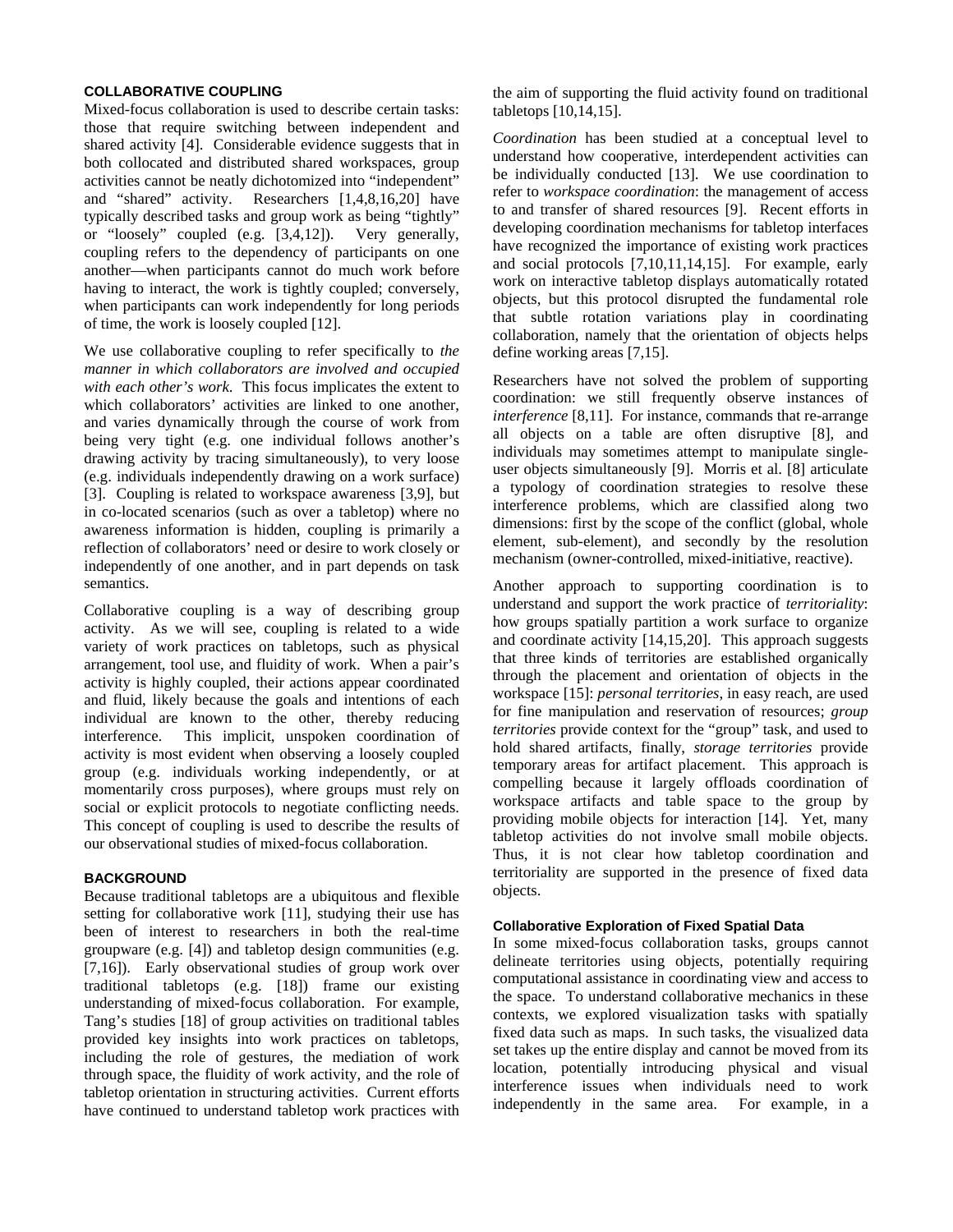

**Figure 1. Three display techniques for coordinating space: filters being applied to a map (left); lenses being applied to the same map (top right), and a ShadowBox relocating a region of the map (bottom right).** 

meteorology application, one person may need to examine wind patterns while another studies temperature and pressure, both in the same geographic location.

Figure 1 shows three techniques for exploring fixed spatial data that potentially support different working styles by providing view-based partitioning of the data: *filters* (left), *lenses* (top right), and *ShadowBoxes* (bottom right). Filters are common in commercial mapping applications (e.g. Google Earth [1]), allowing users to selectively view multiple "layers" of visual information by simply stacking them atop each other. This global approach provides a single view of the workspace. In our studies, filters could be displayed or hidden using a set of graphical buttons. Lenses are mobile, resizable windows providing the same set of data visualizations as the filters, except in a localized view [17]. Several data layers can be shown simultaneously by overlapping multiple lenses. Lenses facilitate local view changes without affecting the global space. In our studies, lenses were created by using a set of graphical buttons, and were moved and resized by dragging their borders or corners, respectively. ShadowBoxes allow users to select an area of the display and copy the underlying information to a moveable viewing window, similar to the DragMag visualization technique [21]. Interactions in the viewing window are "shadowed" in both regions, meaning that drawing and erasing activities in either location is immediately reflected in the other. This displacement allows multiple individuals to work on the same part of the data simultaneously.

In our observational studies, we were interested in determining how these tools supported mixed-focus collaboration and coupling. By providing a single view, filters were expected to ease communication by facilitating gestural and deictic references [4]. Independent work was expected to be disadvantaged because view changes were global. Lenses were expected to support spatially distinct, local views of the data, allowing individuals to view and



**Figure 2. Tabletop users completing the task from Study 1.** 

work on parts of the workspace independently. Lenses were not expected to solve the problem of physical interference that might occur when two individuals want to work in the same physical space. We believed ShadowBoxes would provide a solution to this problem by allowing individuals to work in the same part of the data in physically distinct locations.

## **OVERVIEW OF OBSERVATIONAL STUDIES**

We conducted two observational studies to better understand mixed-focus collaboration. In the context of a collaborative visualization task, we wanted to understand how tools such as filters, lenses, and ShadowBoxes would be used for both the independent and shared work aspects of mixed-focus collaboration and how these affected coupling.

In our first study, participant groups created routes by connecting multiple end points on a fictitious city map using our three tools to reveal data on the underlying map. This exploratory study was designed to understand how participants would use the tools to coordinate their activities over the workspace.

In our second study, participant groups created routes connecting multiple end points on a fully connected graph. The purpose of this second study was to confirm the presence of certain coupling patterns observed in the first study and to characterize the role of coupling in these activities. We included specific roles for individuals within a group, and created independent and shared tasks to tease out the transitions between individual and group work.

#### **STUDY 1: EXPLORING GROUP WORK**

To explore how groups work over spatially fixed data sets, we designed a map-based route creation task requiring collaborative visualization. Pairs created two separate bus routes in a map of a fictitious city (Figure 3, left). Beyond simply creating routes to connect designated end points, participants were to optimize their routes based on a set of constraints, ensuring that created routes: (1) were reasonably direct, (2) traveled along preferred streets, (3) passed through residential and commercial zones while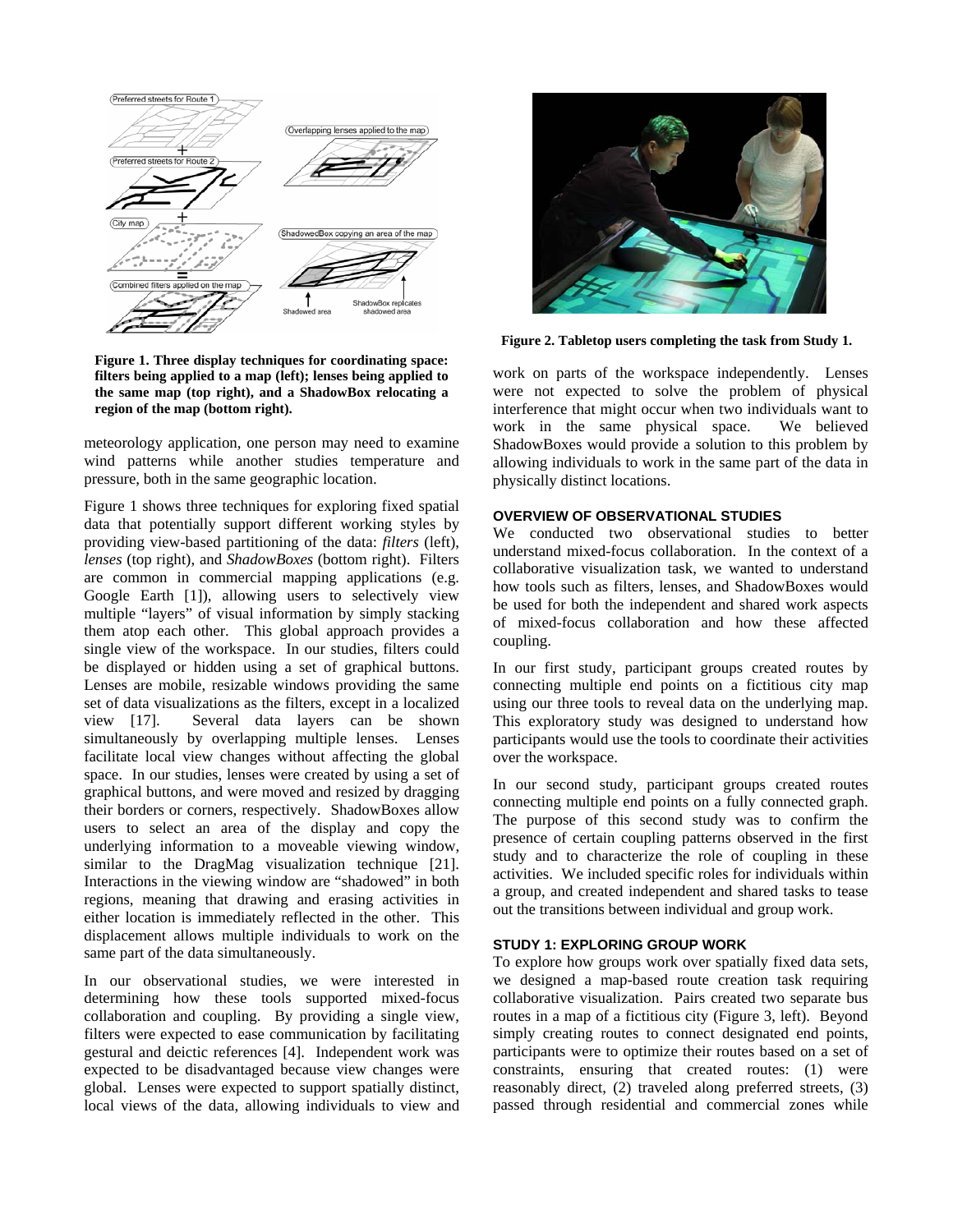

**Figure 3. The street map provided to participants in Study 1 (left) and one of the fully connected graphs provided to participants in Study 2 (right).** 

avoiding industrial zones, and (4) avoided overlapping with each other. Various data layers including the street map, "preferred streets," and locations of residential, industrial, and commercial zones were provided to groups to help them construct routes (Figure 3, left). These data layers were accessible to participants via combinations of filters, lenses and ShadowBoxes, depending on the study condition they were completing (see Design).

Based on prior work, we expected groups to exhibit certain kinds of behaviour:

- *Divide-and-conquer.* We expected participants to use a divide-and-conquer approach to the task, with each individual working on a separate route (e.g. [4]).
- *Individual work would be better supported by lenses and ShadowBoxes*. We expected participants to prefer lenses and ShadowBoxes for individual work because these tools would allow individuals to work independently without disturbing the view of others. We also expected filters to induce interference because one person's view of the space would affect the entire group's view.
- *Group work would be better supported by filters*. We expected participants to prefer filters when engaged in group work because we believed the single view provided a shared context for discussion, and interference would not be an issue.

#### **Design**

Our exploratory study used a 2 (filters vs. lenses)  $\times$  2 (with ShadowBoxes vs. without ShadowBoxes) within-subjects design. The presentation order of the conditions was counterbalanced across groups using a balanced Latin square because pilot testing suggested presentation order affected work strategy. Thus, every group participated in four different conditions: (1) filters with ShadowBoxes, (2) filters without ShadowBoxes, (3) lenses with ShadowBoxes, and (4) lenses without ShadowBoxes. Every group received a unique presentation order of these conditions.

## **Participants**

Eight paid participants (four pairs: five males, three females) with normal or corrected-to-normal vision were recruited from the general university population. Each participant group was made up of two people who knew each other well. All participants reported being right handed. Four had previous experience with large displays, two of those had experience with tabletop setups, and five had experience with Web-based mapping software. Mean age of the participants was 29 years.

# **Apparatus**

We used a large front-projected tabletop display  $(5 \times 4 \text{ feet})$ with high resolution  $(1534 \times 1024)$  pixels) supporting simultaneous two-touch interaction via SMART Technologies' DViT. Participants could interact with the table by directly touching the table with pens or their fingers, though most participants only used pens. We placed two chairs within easy reach of the tabletop display and told participants that they could use them, but no participants chose to use the chairs in this study.

Our custom-build groupware application was built with C#, and Direct3D using the Trans2D library [19]. This software ran on a dual-Xenon 2.8 GHz Windows XP PC. Dragging a pen or a finger over the tabletop display would draw routes on the custom-made map while dragging a digital eraser widget would erase drawn routes. The application also provided widgets to control the display of additional data based on the study condition. Because our tabletop display supported two touch interactions simultaneously, both participants in a group could draw, erase, or manipulate widgets on the tabletop at the same time.

#### **Method**

Participants first filled out a questionnaire to collect demographic information and to assess their experience with mapping applications. They were then given a short tutorial on how to use the table display and general instructions on the task. Prior to each of the four conditions, participants practiced with the tools they would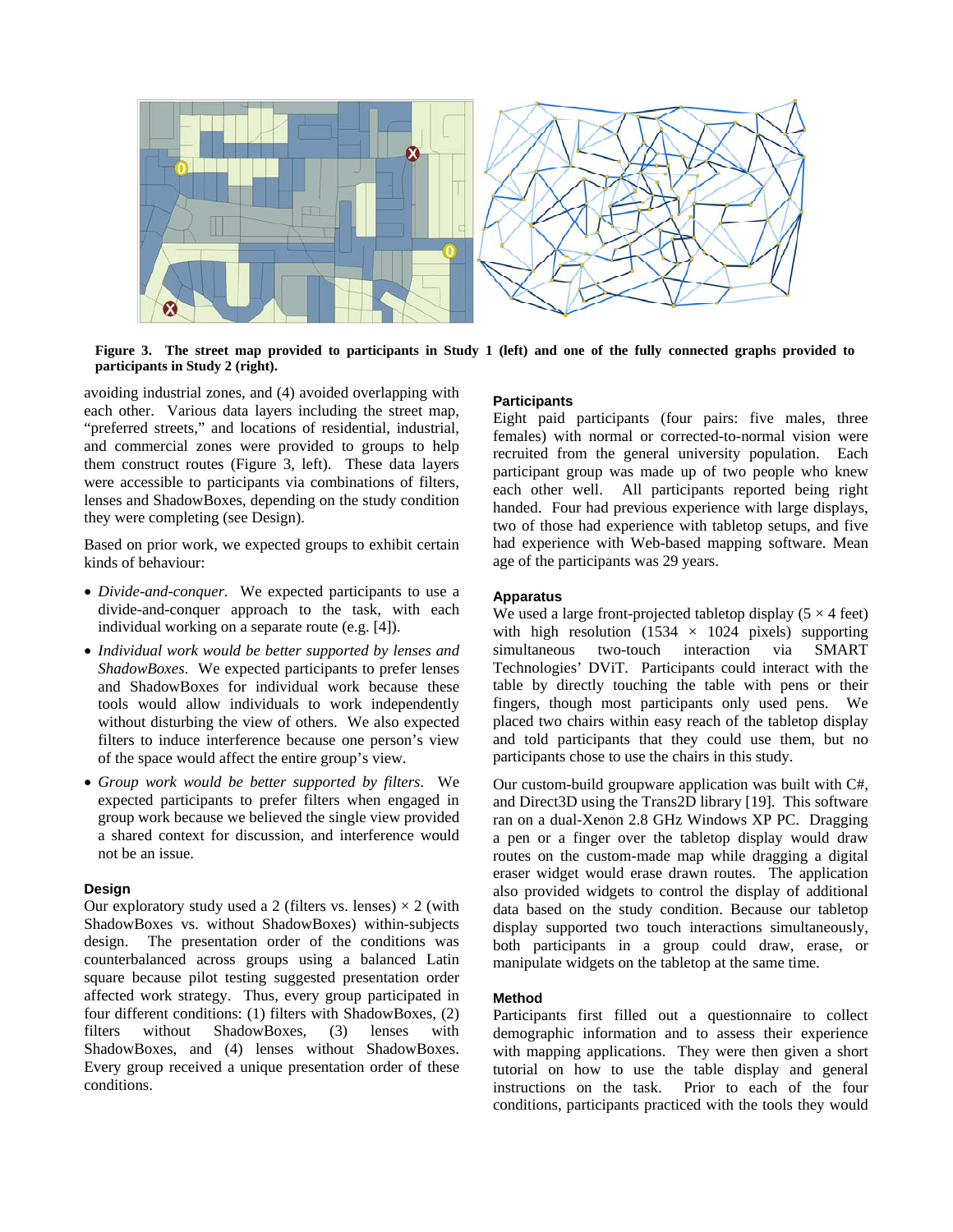be using for that condition. Participant groups generally felt comfortable about using the various tools with less than five minutes of practice before each condition.

During the conditions, we instructed the participants to use a "talk aloud" protocol, and videotaped their interactions with each other and the tabletop for later analysis. On average, groups completed individual conditions in approximately 15 minutes. Once all four conditions were complete, participants took part in a semi-structured feedback session, which allowed us to gain valuable insight into their impressions of the task, the different interaction techniques, and their own performance during the study.

Three observers were always present during study sessions with groups, though only one directly interacted with the participants; the remaining two were passive observers during conditions. Observers collected field notes of group behaviours as they worked, which were later combined with the video recordings for a full analysis.

## **Results**

Collected field notes and video were analyzed using an open coding approach similar to that used in other research [7,15,18]. Field notes were used to inform initial coding categories, such as whether participants were working independently or together at a given point in time. A video analysis was supplemented by a descriptive statistical analysis. We present our most salient findings below.

### *Tendency to work together*

Contrary to our expectations, pairs worked together across all conditions, visibly working independently for only 24% of the total time. This was surprising because we had predicted that participants would prefer to work independently in the presence of lenses or ShadowBoxes. In only 6 out of the total 16 study conditions (4 groups  $\times$  4 conditions each) did pairs even attempt to divide up tasks. Groups generally worked together to find one route before finding the other route. Groups were highly mobile, with individuals frequently moving around the table to gain a shared perspective of the area of interest. Groups also worked in tandem. Often, one person would control the widget (either lenses or filter buttons) while the other would draw the route on the display. In some sense, this division of labour could be considered as divide-and-conquer; however, the pairs were working closely together on the same problem as opposed to working independently on different aspects of a problem.

Group 3 was a notable exception. In the filter conditions, this pair worked in parallel on different routes. To facilitate this parallel operation, they used the filters in a "time sharing" mode: when one needed to see a given data layer, he would tap and view his layer for as long as he needed while the other worked from memory. Group 3's working style suggests that some groups may desire to work independently. Group 3 found an awkward way to support

their independent working style since the interaction widgets we provided did not provide fluid support for them.

#### *Maintaining context*

In addition to working together most of the time, pairs did not use the data widgets in the ways we had expected. Most strikingly, participants overwhelmingly preferred global filters. In lens conditions, users essentially mimicked the functionality of the filters (even when the filters had not yet been presented) by creating table-sized global lenses, moving them in and out of the workspace to cover the working area. ShadowBoxes were simply moved out of the way; widgets that affected the global space were preferred.

Participants reported that the lens widgets suffered from several usability problems. First, they were somewhat cumbersome—resizing and moving the lenses required a switch from the route planning activity to a widget manipulation activity. Second, lenses did not support the way in which participants worked (i.e. as a group rather than independently). Finally, lenses could not meaningfully partition the space because each lens needed to be larger than half of the table to provide enough information to plan each route. Since the task involved planning global routes, participants preferred global filters, which provided global rather than simply local information.

## **Discussion**

Pairs were mobile and *non-territorial* when working over the spatially fixed data. For the most part, they moved together, worked together on the same route, and did not work independently. The entire workspace was therefore group territory and the tools for establishing personal territories (i.e. ShadowBoxes and lenses) were not used. Groups preferred visual mechanisms (i.e. filters) that allowed them to view the space together, even frequently standing in close proximity with one another, which was surprising since the workspace had no orientation cues.

From Study 1, we began to think about how to describe the group activity. For instance, many groups spent time working very tightly coupled, but in different ways: at times, they would draw routes together, and at other times, they would simply point alternatives out where one individual was more active than the other. Group 3 exhibited loose coupling, and often worked in parallel. To understand this issue of coupling further, we expanded the scope of the task to explicitly include independent, individual activity in Study 2.

# **STUDY 2: TRANSITIONS IN GROUP WORK**

Based on the outcomes of Study 1, the following objectives were established for Study 2:

• *Giving participants independent roles*. Participants often worked in tightly coupled fashion in Study 1, but this may have been because they were not given independent roles.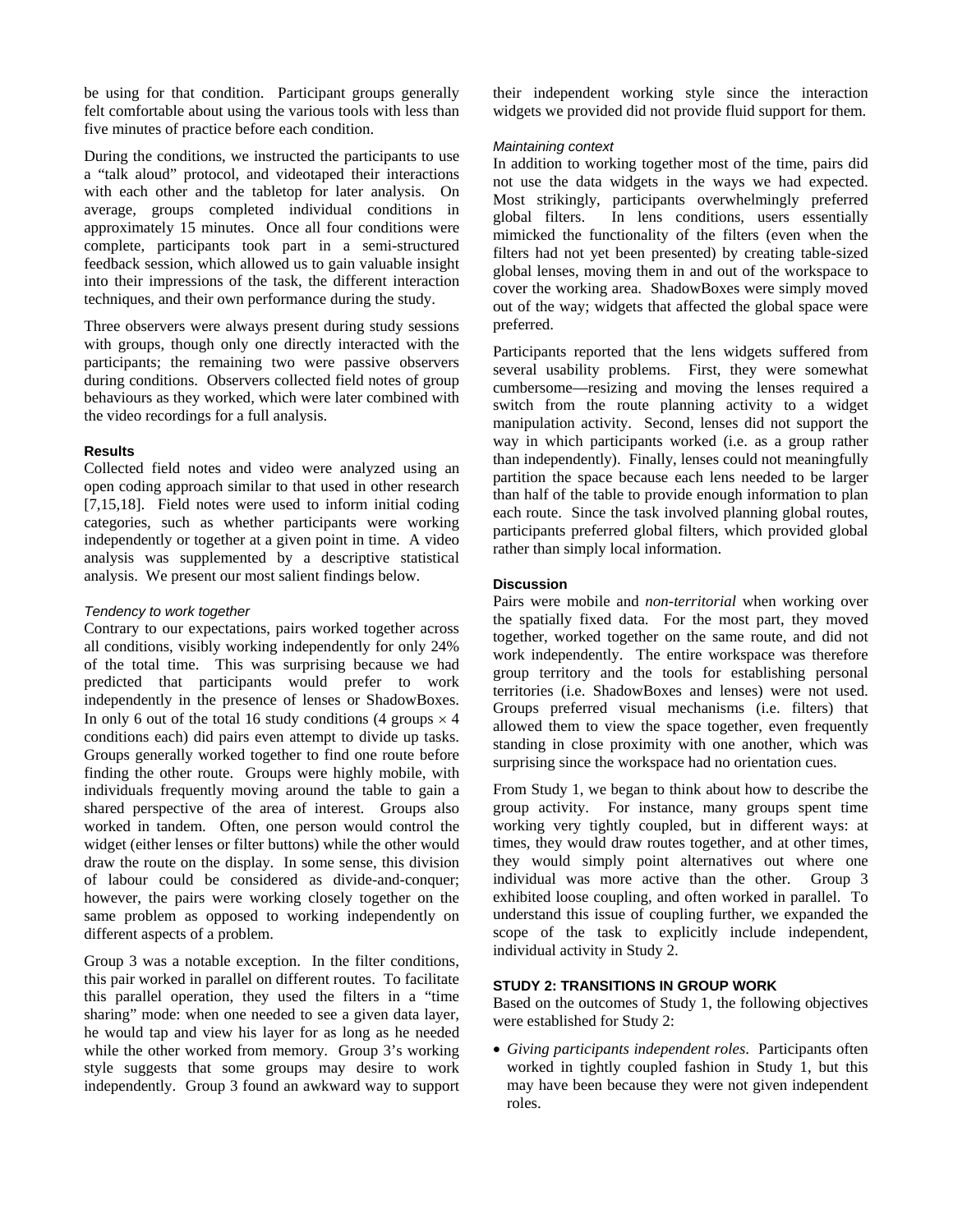- *Explicitly introducing independent and group tasks.* By imposing activity at the extremes of mixed-focus collaboration (independent work and shared work), we hoped to observe a range of group activity.
- *Multiple sub-problems.* Study 2 had three sub-problems that could be spatially partitioned (i.e. a person could work on each sub-problem without requiring the entire work surface). To induce instances of interference, one of these sub-problems slightly overlapped with the other two. Study 1's sub-problems covered the entire space, so spatial interference may have precluded independent work.
- *Completely conflicting data layers.* Data layers in Study 1 overlapped only in certain regions, so participants could often work with all filters turned on. In Study 2, we used completely occluding data layers to preclude this strategy, and to simulate situations where there are so many data layers that displaying all the information needed by one person will necessarily interfere with the other.
- *Redesigned lens widget.* Based on Study 1 feedback, we redesigned the lens to include filter buttons that could selectively apply layers in a local space.
- *Removal of the ShadowBox condition.* To focus our efforts on the effects of local and global views on independent and group tasks, we removed the ShadowBox condition. Including a ShadowBox condition in this study would have prevented us from practically using a within-subjects design.

Pairs found routes in a fully connected graph (114 nodes, 218 edges; Figure 3, right) covering the entire workspace. This task represented an abstract route planning task (such as airline routes). Two independent data overlays provided edge weight information ("travel time" and "financial cost"), where the weights could be 1, 2 or 3. Participants generated routes to connect four specific nodes on the graph. Depending on the condition, each participant was responsible for generating one of two *independent routes* (one for travel time, one for financial cost), or the pair was responsible for a single, group *compromise route* (taking into account both travel time and financial cost). We also varied the visual tool pairs used: global filters, or the redesigned lenses.

## **Design**

Study 2 used a 2 (filters *vs*. lenses)  $\times$  2 (individual routes *vs*. compromise route) within-subjects design. The presentation order of the conditions was counter-balanced across groups using a balanced Latin square.

#### **Hypotheses**

Based on the results from Study 1, we had two major hypotheses.

• *Individuals will work independently with lenses.* Since lenses allow people to work in different parts of the table and some sub-problems were spatially distinct, we expected independent work to occur for those independent sub-problems. We expected this to occur even when participants were working on a compromise route, since participants could use lenses to work on different areas of the route at the same time.

• *Perspective sharing during tightly coupled work*. When working together on the same sub-problem, we expected groups to stand in close proximity to each other, thereby allowing groups to share the same perspective view of the problem space.

# **Participants**

We recruited eight paid participants (four pairs: four males, four females), different from those in Study 1, with normal or corrected-to-normal vision from the general university population. Seven were right handed, two had previous experience with large displays, none had experience with tabletop setups, and six had experience with mapping software. Mean age of the participants was 28 years.

## **Apparatus and Method**

We used the same apparatus and setup as Study 1, except that we replaced the map with a custom-made, fully connected graph, and that participants used the global filter and redesigned lens widgets. Study 2 used an identical protocol to Study 1.

# **Results**

Video was analyzed using a multi-pass, open coding approach similar to [7,15,18]. Field notes were used to inform initial coding categories, such as individuals' positions around the table and which sub-problem each was working on at a given point in time. Subsequent coding passes were driven by iteratively refined coding schemes based on further study of the videos. This methodology facilitates an intimate familiarity with the intricate, subtle mechanics occurring in the sessions, providing a very rich understanding of the underlying collaborative processes.

This study imposed a variety of activities ranging from independent to group tasks, allowing us to explore a range of collaborative behaviour. Our analysis revealed six different types of collaborative coupling. These coupling styles were related to a range of other factors, including the experimental condition (i.e. task type and tools being used), collaborators' physical positioning around the table, and how interference was handled, providing strong support for our coding scheme. We begin by describing the six coupling styles we saw, and then describe other factors and how these related the coupling style.

#### *Styles of coupling*

Based on field notes, we iteratively refined a coding scheme for the videos in Study 2 to describe and capture the dynamic styles of coupling for each group. Individuals fluidly transitioned between styles, for example, moving from tight coupling, actively working together, to "medium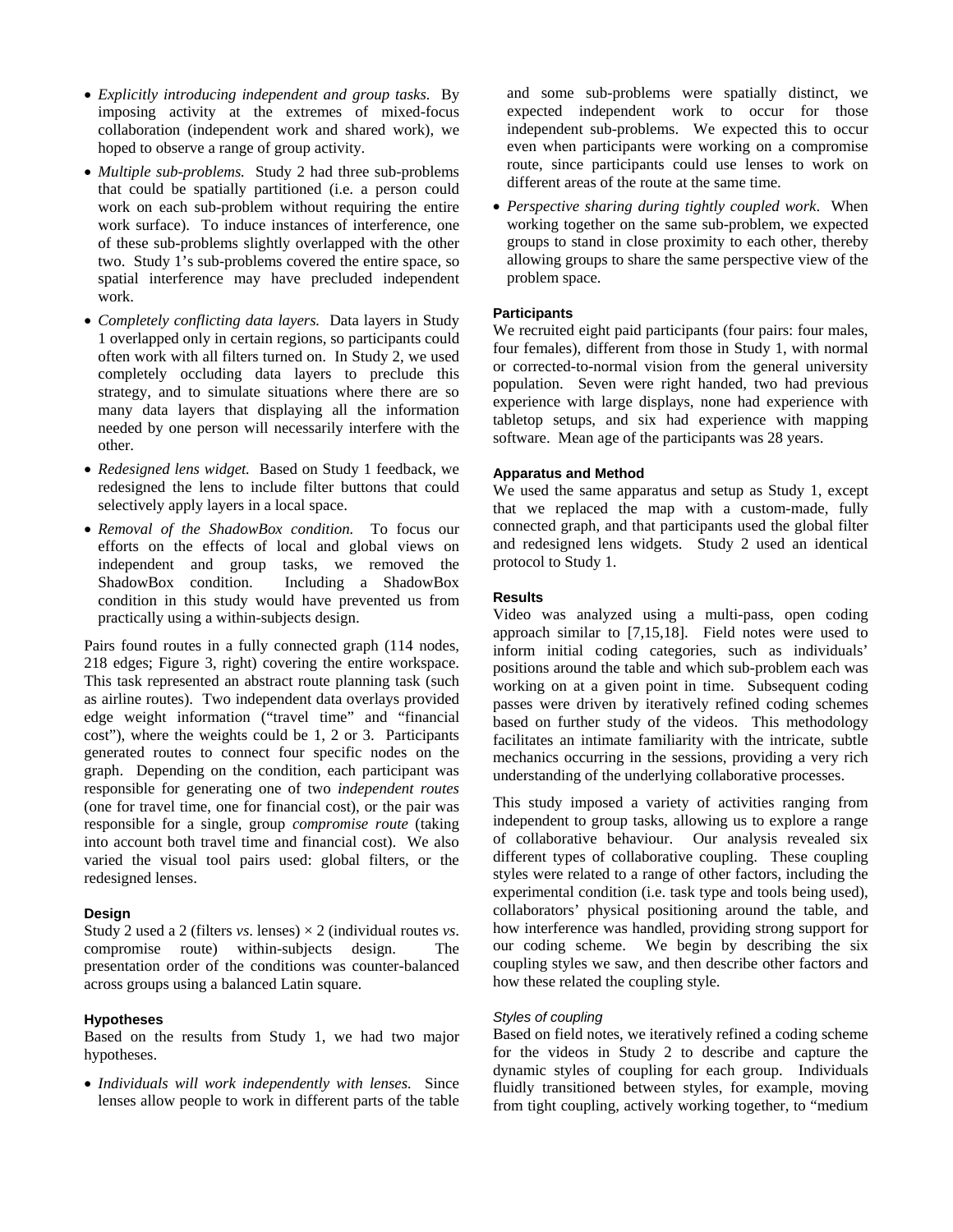coupling," where they worked somewhat independently on the same task. We identified six coupling styles in Study 2; of these, we consider the first three (identified with round parentheses) to be "working together."

- *(SPSA): (Same problem same area):* Collaborators are actively working together to evaluate, trace, or draw a route (e.g. one person points at landmarks while the other connects them with a pen). Often, this is accompanied by conversation.
- *(VE): (View Engaged: One working, another viewing in an engaged manner):* The pair is working together, but only one is actively manipulating the display. For instance, one may be showing a route to the other, or one may just be watching the other's actions very carefully. In the latter case, the individual is watching closely enough to suggest corrections. Conversation often accompanies this style.
- *(SPDA): (Same problem, different area):* Collaborators are working simultaneously on the same sub-problem, but are focused on different parts of the table. For instance, participants may be evaluating alternate solutions of the same sub-problem. This style is not accompanied by conversation. Instead, conversation and gestures often transition groups to more tightly coupled work.
- *[V]: (View: One working, another viewing):* One collaborator is working on the task, and the other is watching, but is not sufficiently involved to help or offer suggestions. The person watching only reacts to highlevel activities, such as when the active person stops working or needs resources (e.g. a widget).
- *[D]: (Disengaged: One working, another disengaged):* One collaborator is completely disengaged from the task, not paying any attention to the task or partner.
- *[DP]: (Different problems):* Collaborators are working completely independently on separate sub-problems at the same time. Each person's interactions with the workspace are not related to the other in any way. In this style, participants often peeked at one another to maintain an awareness of the other's activities.

After coding each of the 16 sessions (4 groups  $\times$  4 conditions), we ran a set of statistical analyses to understand how coupling related to the study conditions. Total time spent working in a particular coupling style was broken down by study condition. These coupling styles were subjected to a two-way, within-subjects ANOVA with repeated measures (filters and lenses  $\times$  individual and compromise routes).

#### *Relationship between coupling styles and tool/task type*

Consistent with our hypotheses, when creating compromise routes, pairs' were more tightly coupled than when creating individual routes. They also worked more tightly with global filters than with lenses. Figure 4 shows the mean proportion of time participants spent working in particular coupling styles as broken down by condition.



**Figure 4. Observed coupling styles in each study condition.** 

The ANOVA revealed a borderline significant interaction between interaction technique (filters and lenses) and route type (individual and compromise) in the amount of time participants spent working on different problems (DP) [F(1, 3) = 9.5,  $p = .054$ ,  $\eta^2 = .76$ . Additional main effects for interaction technique [F(1, 3) = 14.3,  $p = .032$ ,  $\eta^2 = .827$ ] and route type  $[F(1, 3) = 14.9, p = .031, \eta^2 = .833]$  were also present for different problems (DP). These effects collectively suggested that participants spent the most time working on different problems in the lens+individual route condition.

A main effect was also present for route type and the amount of time participants spent working on the same problem and same area (SPSA) [F(1, 3) = 159.6,  $p = .001$ ,  $\eta^2$  = .982]. This indicated that participants spent more time working together on compromise routes than they did when working on individual routes. This was unsurprising given the differences between the two task types.

In all groups, we observed that participants worked independently and loosely coupled on the two problems that could be spatially separated, and then transitioned into more tightly coupled work, working closely on the problem that overlapped in the lens+individual condition. We were surprised by the activity in the lens+compromise condition, where we expected all participants to work in parallel on separate sub-problems. Instead, we found that three groups worked together in this condition about 96% of the time. Group 2 was an exception: they worked in a parallel, independent manner to generate the best individual routes, and later worked in a more tightly coupled manner to find the best compromise based on the individual solutions. They only worked together about 51% of the time.

Conversely, we found that participants usually worked together when using global filters. They worked together 79% of the time on individual routes and 94% of the time on compromise routes.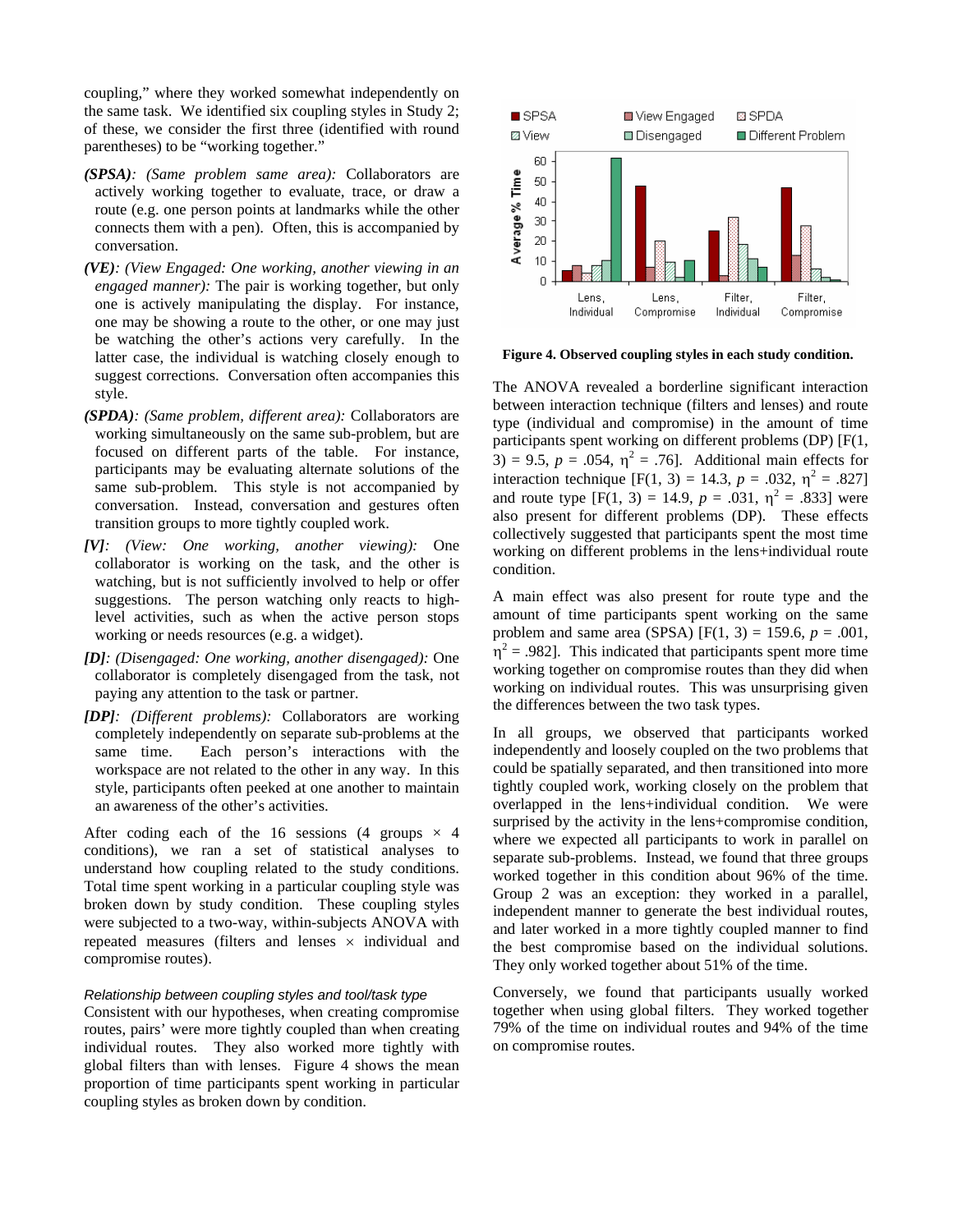

**Figure 5. We coded seven position arrangements around the table (based on relative positions): (a) together, (b) kitty corner, (c) side by side, (d) straight across, (e) angle across, (f) end side, and (g) opposite ends.** 

#### *Arrangement*

We suspected that with tighter coupling, participants stood physically closer to one another. To examine this relationship, we first video coded participants' location changes, thereby providing arrangement information, and then cross-tabulated this data with coupling style. Our coding scheme (Figure 5) considered the relative positions of participants and not their absolute positions.

As we expected, when collaborators worked more closely together, they stood physically closer, and when they worked independently, they stood further apart. This can be seen as a dark diagonal trend from the top left to bottom right of Table 1. Although this effect is complicated by the fact that participants were physically closer when working on the same sub-problem, it corresponds with results from our first study, which did not have spatially separated subproblems.

A notable exception to this observation is that Side by Side arrangements were physically closer than Straight Across, yet Straight Across was a very common arrangement for group work. This result is likely the consequence of the particular collaborative ergonomics of our table: working Straight Across the table yielded a good position to work on the same problem while providing smooth face-to-face communication. Similarly, when working independently, standing Side By Side rather than Straight Across may have reduced visual distraction.

Consistent with prior work [15,20], physical positioning appeared to be related to territorial behaviour. Individuals tended to explicitly interact only with areas physically close to them, and avoided interacting with areas physically close to their partner (an exception is shown in Figure 6). Yet, these "territories" were transient. As individuals moved, others were no longer restricted from operating in those areas. Similarly, when a pair worked closely together on the same problem, we often observed one person taking on the other's perspective. In these instances, the second person would never displace the first: even if the second

| White: $< 1\%$<br>Light grey: $1-4\%$<br>Dark grey: $> 4\%$ | SPSA | 쁮   | <b>SPDA</b> | >   | ≏   | ਠ   |
|-------------------------------------------------------------|------|-----|-------------|-----|-----|-----|
| (a)Together                                                 | 7.8  | 1.6 | 3.4         | 0.5 | 0.2 | 0.5 |
| (b)Kitty corner                                             | 9.4  | 1.9 | 5.2         | 2.4 | 0.9 | 1.9 |
| (c)Side by side                                             | 2.5  | 1.0 | 2.3         | 0.9 | 0.9 | 3.1 |
| (d)Straight across                                          | 9.2  | 2.3 | 8.7         | 3.3 | 2.3 | 1.0 |
| (e)Angle across                                             | 3.8  | 1.4 | 2.4         | 2.3 | 1.4 | 6.2 |
| (f)End side                                                 | 0.5  | 0.1 | 0.1         | 0.3 | 0.3 | 4.9 |
| (g)Opposite ends                                            | 0.0  | 0.0 | 0.0         | 0.1 | 0.0 | 3.1 |

**Table 1: Percent time working in each coupling style and physical arrangement. Arrangement categories are in increasing order of average distance between participants. Coupling styles range from working closely together (left) to working independently (right).**

person was to gesture toward the table, he would move to a different location around the table before doing so.

#### *Handling interference*

We also saw many instances of interference, where one collaborator either blocked another's view or ability to physically interact with the workspace (Figure 6). When more tightly coupled, interference was less frequent, and was handled more gracefully, with one person moving out of the way just as another moved into the space. When collaborators worked in a loosely coupled fashion, we saw more frequent instances of one participant waving the other away, and in some cases, physically pushing or grabbing each other.

Not all interference was detrimental. While interference often interrupted independent work, interference (intentional or otherwise) often signaled or aided groups to transition to more tightly coupled working styles. For instance, any activity covering workspace (e.g. one person counting or drawing) often signaled that one collaborator "had a good solution." Since many pairs liked to validate their routes together, this activity would act as an invitation to closer collaboration (i.e. tighter coupling).

# **Discussion**

The original observations we made in Study 1 were largely consistent with the results of Study 2. Participants preferred tools that supported their particular working style. Despite explicit independent and group tasks in Study 2, participants generally preferred to work together when they had joint responsibility for the outcome of the task, as was true when they were constructing compromise routes.

From Study 2, we identified six collaborative coupling styles to describe the workspace activity. These styles were closely related to other factors such as physical arrangement, the task and tool being used, and the incidence of interference. The coupling descriptors are useful in that they contribute to the description of significant aspects of group activity by characterizing the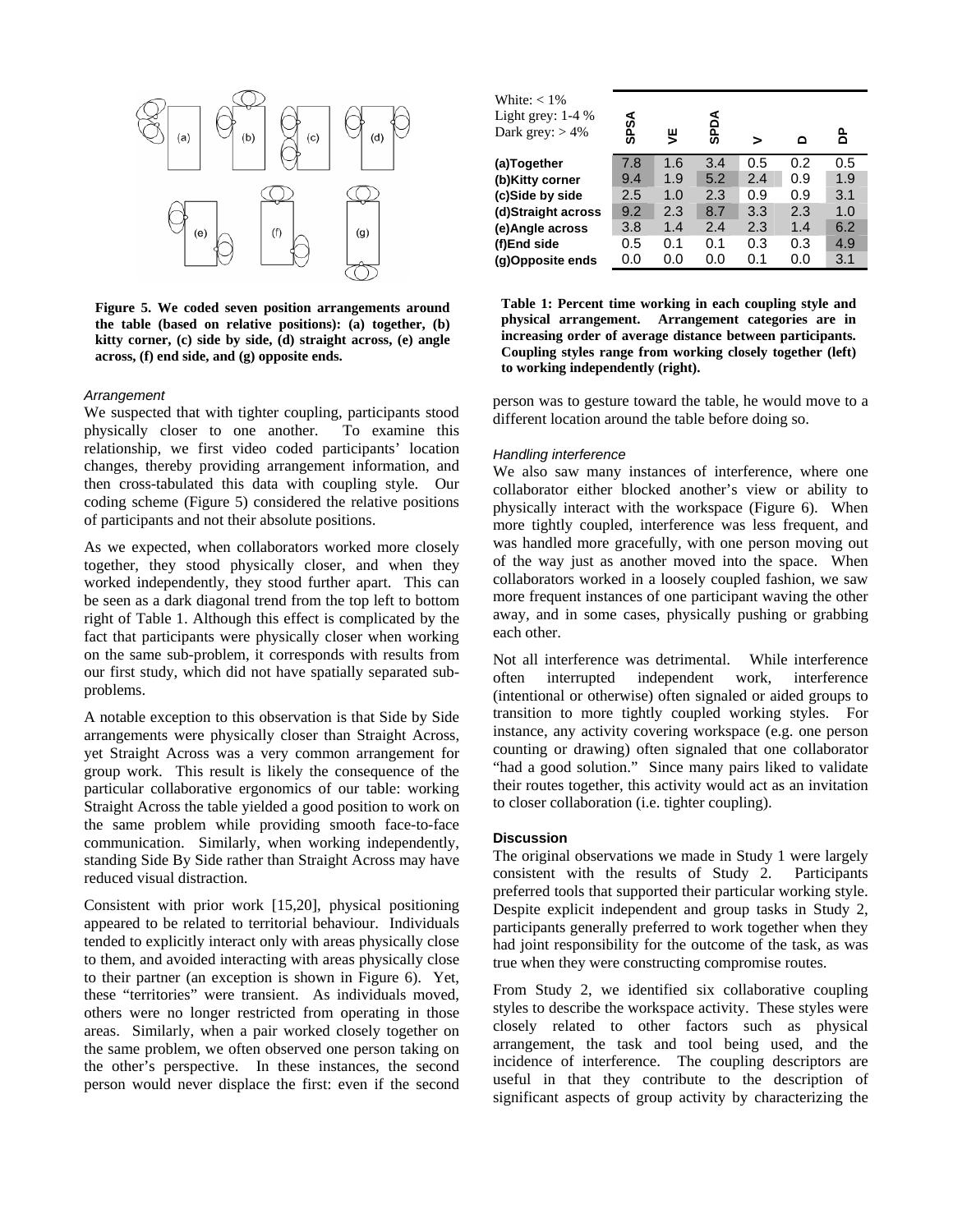

**Figure 6. A series of frames representing a particular instance of interference with a loosely coupled pair (note how they are focused on different areas of the workspace in frame 1).** 

nature of mixed-focus collaboration: namely, that groups frequently and fluidly transition between several stages of working closely and working independently.

## **GENERAL DISCUSSION**

In studying participants as they work over tabletops, and in attempting to communicate those observations to a wider audience, we have come to appreciate that collaboration is a highly complex and multifaceted construct—even when we constrain the investigation to real-time tabletop collaboration within a task in a study. The term "coupling," and associated terms "tightly coupled" (that entities work closely together), and "loosely coupled" (that entities work fairly independently), for example, have been used to describe one dimension of collaboration. Yet we have found that there exist many points along the spectrum between the two endpoints, and suspect that the nature of collaboration may vary in other orthogonal dimensions.

We describe six collaborative coupling styles, though do not believe this is an exhaustive list. The styles we observed were likely limited by the specific parameters of our study. For instance, if we had limited ourselves to the methodology of Study 1, we would not have seen the extent of varied styles of independent work that we described above. We expect that additional styles may be uncovered through studies with different user groups, tools, and tasks.

Although we attempted to order the coupling styles from tightest to loosest, the detailed ordering of all pairs is not necessarily obvious or finalized. We are unsure whether these coupling styles even fall along a single dimension. For instance, same-problem-same-area, view-engaged, and same-problem-different area appear to fall along a continuum of "degree of involvement in the other's task."

However, it is not unclear whether coupling is tighter when working on different problems or when one person is disengaged. To account for these observations, a promising approach may be to consider how collaboration might be described as a dynamic and fluid stateless system [6].

## **Implications for Tabletop Design**

Groups move frequently and fluidly between many styles of coupling. Each style is accompanied by different behavioural mechanics. For example, in tight coupling, individuals work in close proximity even when the workspace has no implicit orientation. Furthermore, different display techniques support different styles: independent views support individual work because they reduce interference, and global views support group work because they provide common ground.

## *1. Support a flexible variety of coupling styles.*

Mixed-focus collaboration encompasses many coupling styles: even in our own studies, there was a wide variance in the approach groups took. Most systems fail to provide support for multiple coupling styles, falling back on social protocols to effect different coupling styles (e.g. [7,10,15]). Since tabletop displays are dynamic, we can provide a variety of tools to support different coupling styles. A promising future direction may be the convergence of physical and digital media on tables as an alternative means for providing individual and group views.

# *2. Provide fluid transitions between coupling styles*.

Supporting mixed-focus collaboration requires supporting the *transitions* between loosely coupled independent work and tightly coupled group work [1]. Providing only a single view of the workspace limits individuals' abilities to work independently [4], yet using separate copied workspaces may prevent many group collaborative dynamics, such as being able to see what others are doing, from emerging [16]. Our results do not suggest mitigating interference altogether since some forms of interference signal transitions between coupling styles and benefit group coordination. Furthermore, the recognition of interference can be used as a means to fluidly transition between coupling styles. For instance, the act of rotating an object toward a fellow collaborator temporarily signals the desire for attention [7]: the system may also use this cue to transition the workspace to match the tighter coupling.

#### *3. Provide mobile high resolution personal territories.*

The interference we observed was a direct result of individuals' desired working areas overlapping. Creating usable and useful personal territories could take several avenues, including a higher resolution workspace, or mobile regions of high resolution, or even using distinct displays for personal work (such as Tablet PCs or PDAs).

## *4. Support lightweight annotations.*

Tabletop task spaces should support mobile, unobtrusive, and transient annotations. One of the affordances of the